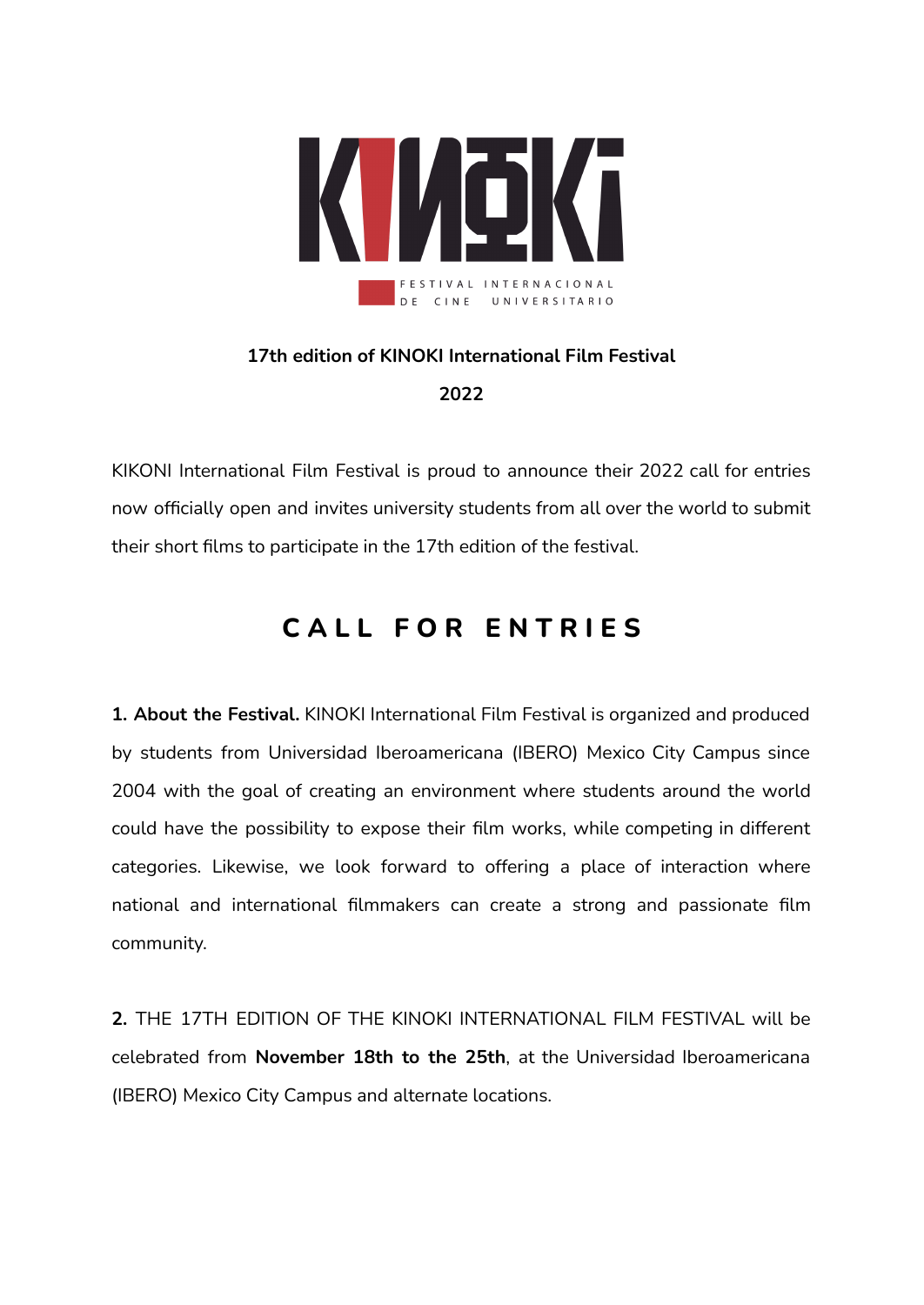#### **3. Competition Categories:**

NATIONAL AND INTERNATIONAL: **– Fiction – Documentary – Animation– Experimental – International – Graduation Shorts**

**4. There will be mentions in the following categories:**

**BEST DIRECTOR – BEST SCRIPT – BEST CINEMATOGRAPHY – BEST EDITING – BEST SOUND DESIGN – BEST PRODUCTION DESIGN – BEST ANIMATION – BEST GRADUATION SHORT – BEST INTERNATIONAL SHORT – BEST PERFORMANCE.**

5. Call for entries opens June 8th and closes August 31th, 2022 at 23:59 hours (CST - 6:00). Postmarks of delivery with this date will be considered valid.

## **C O N D I T I O N S**

a) We are accepting foreign and national short films which production has been carried out by university students currently studying or, at the most, have finished their studies in a time frame no longer than 2 years. (Evidence of studies will be requested).

b) Maximum duration of 20 minutes including credits.

- c) Non-Spanish short films must be subtitled to Spanish or English.
- d) Only short films completed after June 8th, 2020 are valid for inscription.

e) Short films must be uploaded to the *FilmFreeway* platform

(<https://filmfreeway.com/KinokiFestival>).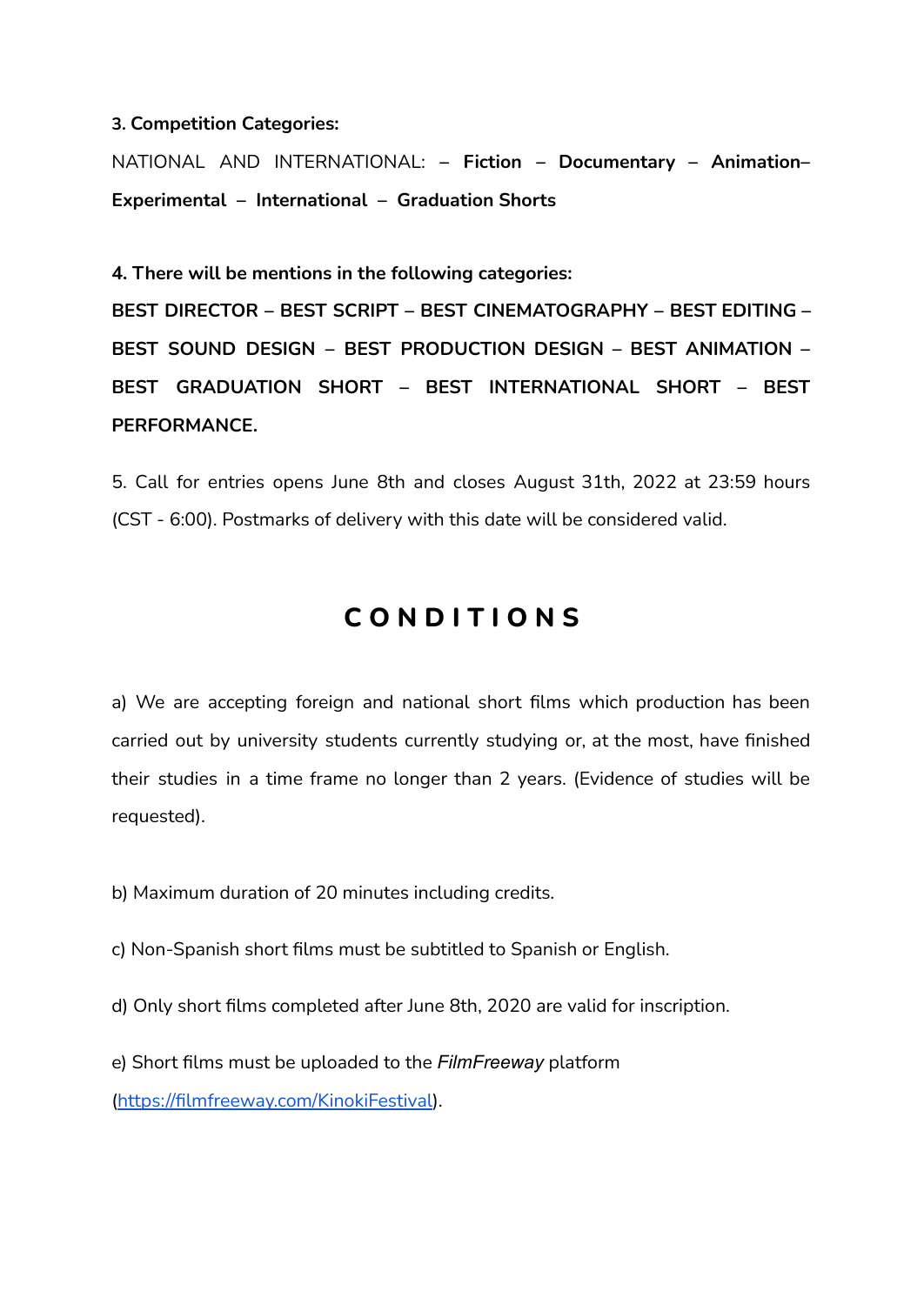f) If you are selected you need to have all necessary permits for your short film.

g) In case that the short film is selected and does not comply with the copyright and necessary permissions, it will not be considered.

h) **All participants must demonstrate their status as a current student** at a University by providing an ID copy/photo or proof of enrollment document. Otherwise their application will be invalid.

i) We would love to hear from you! Write a short biography of yourself and share it with us.

#### **3. ABOUT THE AWARDS**

a) National and international awards for the six categories (Fiction, Documentary, Animation, Experimental, International and Graduation Shorts), will be judged by a jury of specialists of 3 to 5 people. Likewise, in these categories, if sponsors are established, each short film will have a prize on behalf of the brand or institution offering such recognition; in order to keep our goal of promoting and supporting the creation of projects created by young filmmakers. The selected projects will be also used for distribution purposes around cinemas in Mexico and digital platforms according our sponsors.

b) The following mentions: Best Director, Best Script, Best Cinematography, Best Editing, Best Sound Design, Best Production Design, Best Animation, Best Graduation Short, Best International Short and Best Performance. Will be awarded by the KINOKI programming team.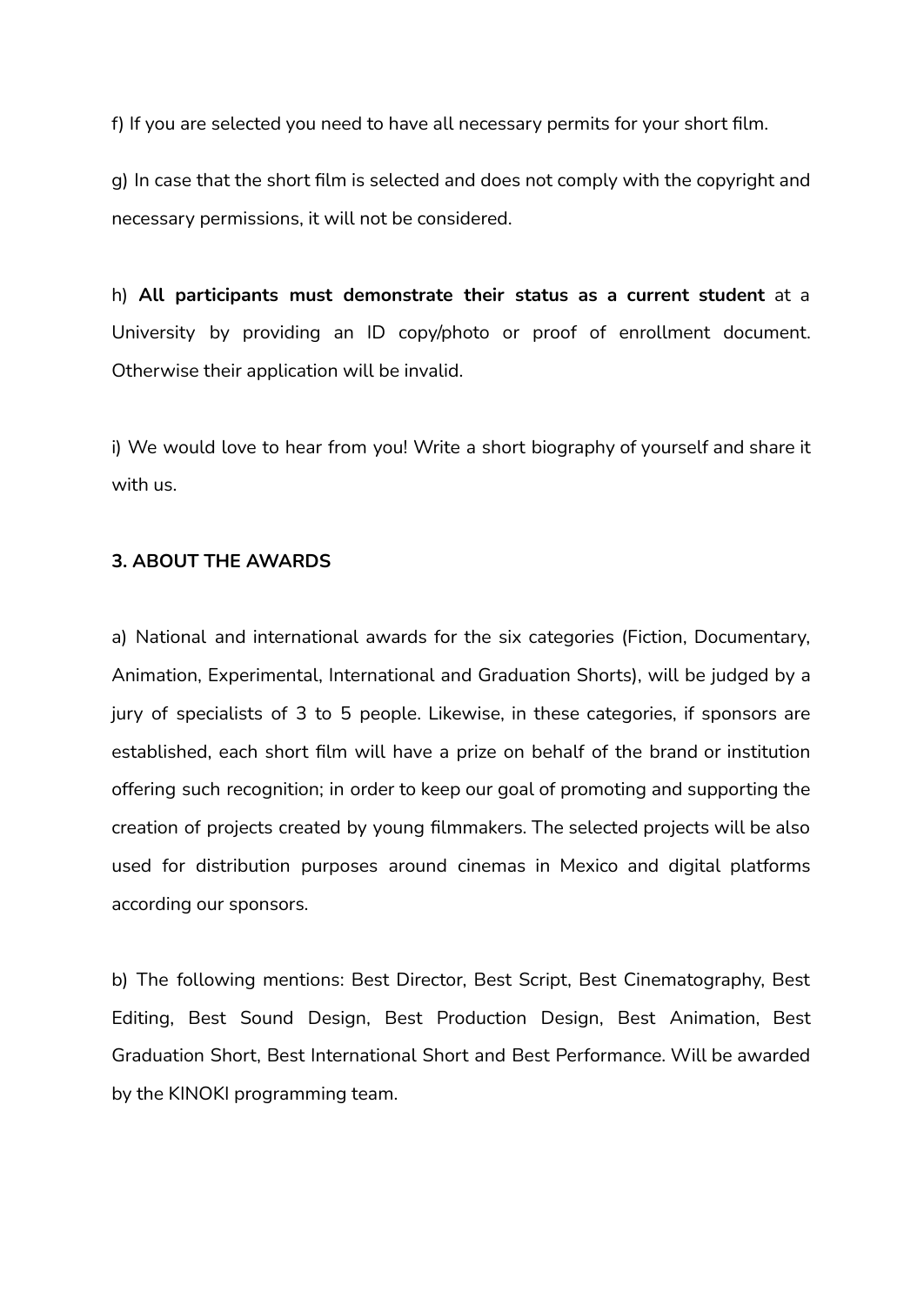c) A statuette will be awarded by the KINOKI XVI festival to each of the categories mentioned in both sections **a)** and **b).**

### **4. LEGAL**

a) Every work submitted to the Festival must count with all of the pertinent permits and authorizations from the titleholders of copyright and related, including without limitation: music, script, set design, actors' voice and/or image rights, singers, music performers, etc. Short films that do not attach the inscription form as well as the copyright authorization letter form alongside a copy of an official identification will not be accepted.

b) The Universidad Iberoamericana and the Festival organizers assume no responsibility for the misappropriation or affectation of copyright and related rights belonging to third parties in the works who are registered and/or participate in the Festival. In case of any controversy with third parties for these reasons, the producers, or any person whose signature is presented in the inscription form and copyright authorization form, will assume the legal liability, for which they commit to demarcate the Universidad Iberoamericana, its officials in charge, employees and service providers, as well as the Festival organizers.

c) The Universidad Iberoamericana reserves the right to admit a short film in case it breaks any law of national or international nature.

d) The selected short films will enter the KINOKI library of the Communication Department of the Universidad Iberoamericana for educational purposes, non-profit.

e) If your short film is selected, we can make partial use of it (30 seconds segments max) as part of our promotional campaigns on social networks and/or alternate locations. This could be as a trailer, stills or any form of promotional content of the festival.